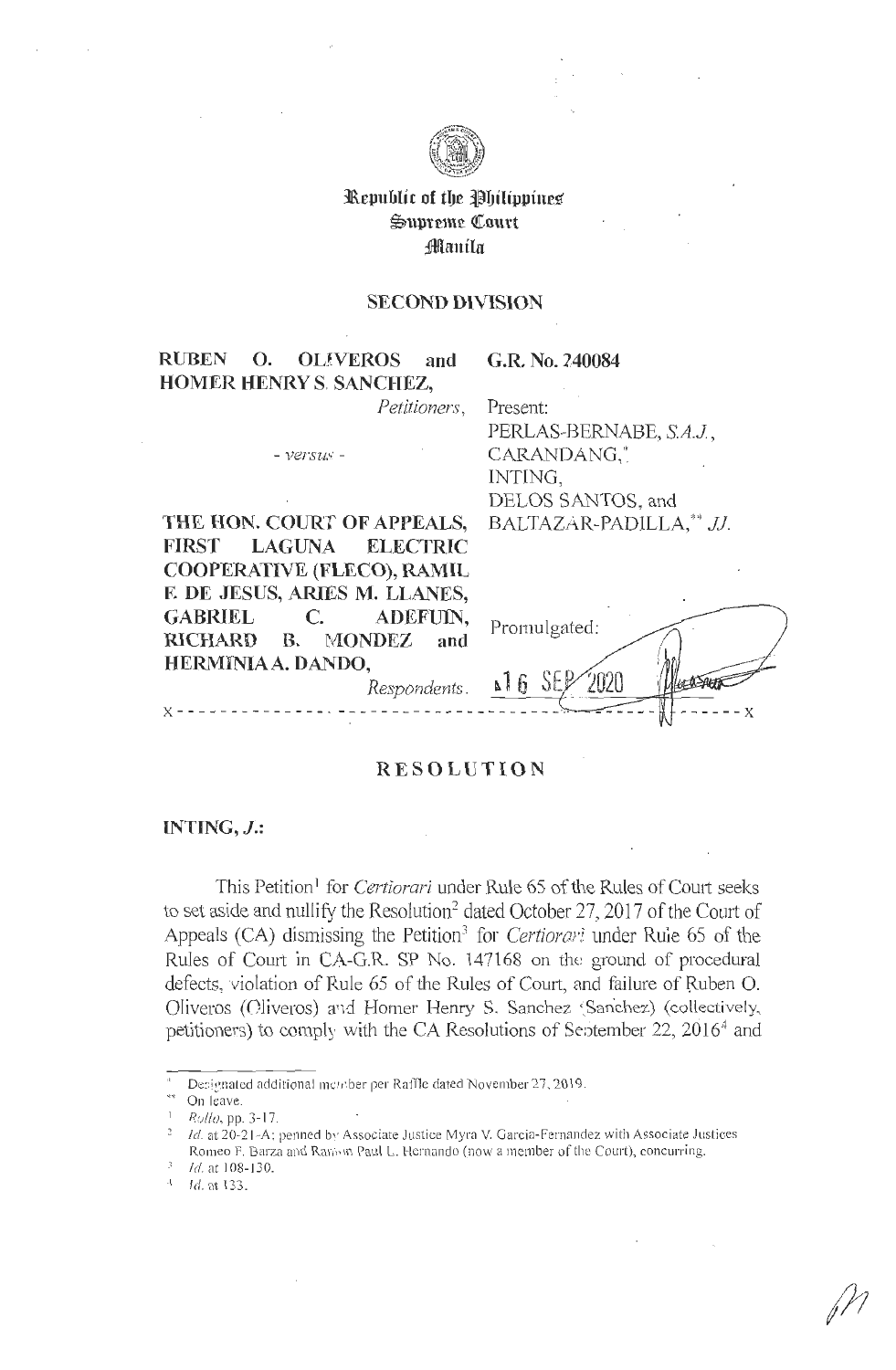February 8, 2017.<sup>5</sup> Also challenged is the CA Resolution<sup>6</sup> dated April 13, 2018 denying petitiorers' Motion for Reconsideration.<sup>7</sup>

## *The Antecedents*

Prior to their termination, petitioners held the positions of distribution system analyst and system planning and design engineer, respectively, at First Laguna Electric Cooperative (FLECO), a cooperative franchised to retail electricity to certain to wns in Laguna.<sup>8</sup> While they were still under its employ, FLECO received the 'bllowing text message from an *i*<sub>ta</sub>known source:

"[R]ubeno oliver , and henry homer sanchez owner of sergio paulo contractor services, that is not allowed in any electric cooperative."<sup>9</sup>

Acting on the text message, FLECO's Officer-in-Charge, Ramil F. De Jesus, issued a Memorandum<sup>10</sup> dated April 30, 2015 asking petitioners of any conflict of interest between their personal business and that of FLECO. The memorandum further indicated that FLECO had verified that petitioners had business interests in Sergio Paulo Contractor Services (Sergio Paulo), which was an accredited contractor of FLECO and engaged in the electrical work services within the lat/er's area coverage. Attached in the memorandum were documents supporting the charge against petitioners such as the:  $(1)$ Organizational Chart of Sergio Paulo; and .(2) its Accomplishments and Projects.

In their Second Explanation Letter,<sup>11</sup> petitione1 s averred that there was nothing in the Code : f Ethics of FLECO which allowed the management to act on any anonymous text. Conversely, they asserted that a sworn written complaint was necessary and the right to cross-examine the complainant must be accorded to them. They also requested to be informed of the extent of

 $Id$ . at 137.

Id. at 23-24.

*Id.* at 153-162.

As culled from the Decision dated December 2, 2015 of the Nation | Labor Relations Commission (NLRC) in NLRC Case No. RAB-IV 08-01002-15-L, *id.* at 40-4!

 $\frac{d}{10}$  *Id.* at 43.<br><sup>10</sup> *Id.* at 25-26.

<sup>&</sup>lt;sup>11</sup> *Id.* at 27-28.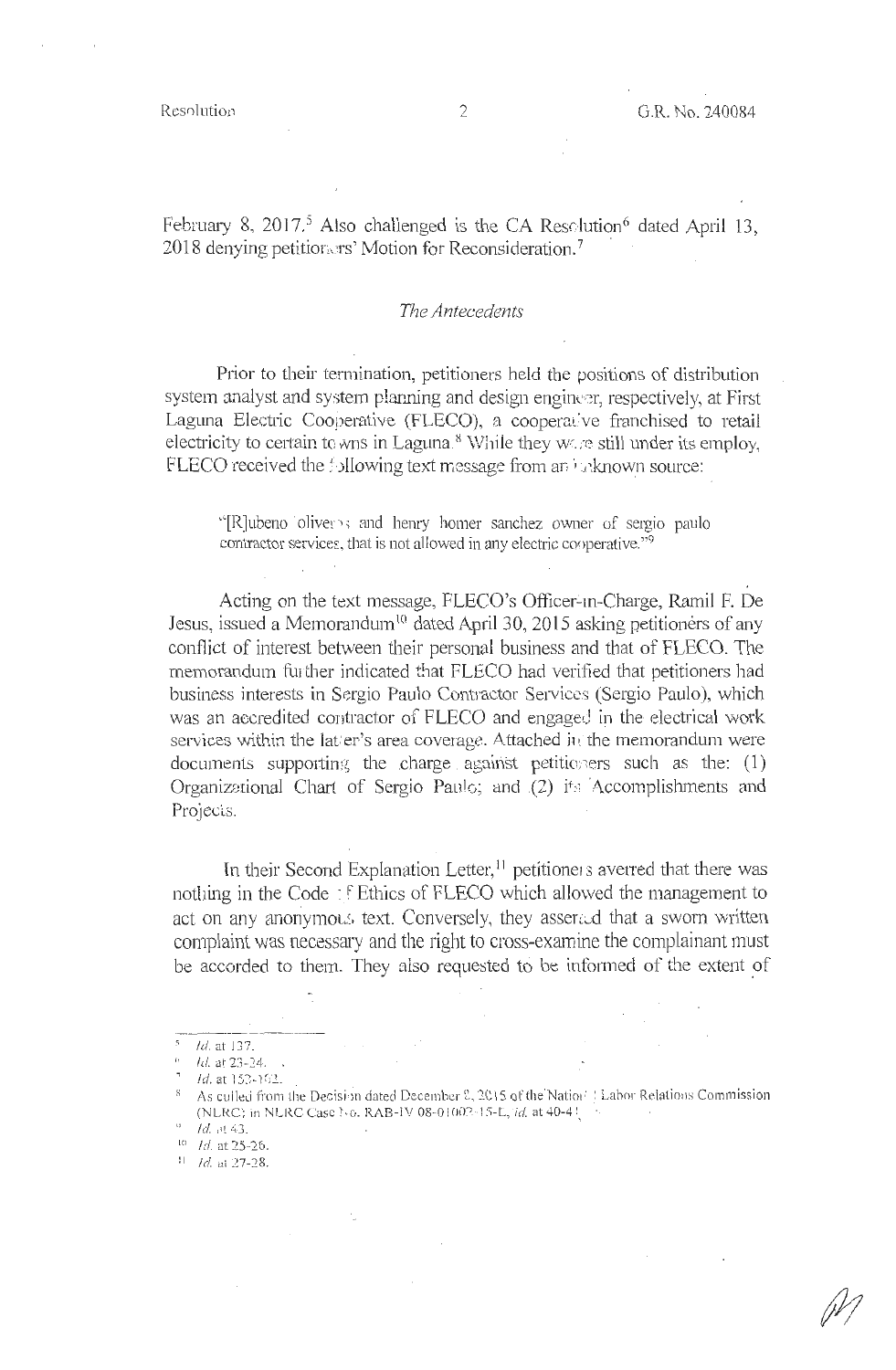Resolution ...,

damage they caused to FLECO for them to properly explain their position on the matter.

On May 27, 2015, petitioners received another Memorandum<sup>12</sup> with attached sworn statements of its managers<sup>13</sup> attesting that petitioners indeed had business interest in Sergio Paulo. On even date, FLECO issued another memorandum furnishing petitioners with another documentary evidence against them-a Housewiring Report which stated that petitioners supposedly inspected the work done by Sergio Paulo. <sup>14</sup>

In their Explan: tion,<sup>15</sup> petitioners stated that the swom statements were hearsay because those who executed them had no pessonal knowledge of the matters stated therein. They maintained that they did not compete with the business of FLECO and they did not, directly or through Sergio Paulo, enter into any contract with FLECO. They added that they did not own Sergio Paulo and never used company time to engage in personal business.

On June 26, 2015, a hearing was held on the charges against petitioners. Later and upon the eventual recommendation of the Grievance Committee,<sup>16</sup> FLECO terminated them effective July 31, 2015.<sup>17</sup> Consequently, petitioners filed a case for illegal dismissal and money claims against FLECO as well as Aries M. Llanes, Chainnan of the Grievance Committee, and Gabriel C. Adefuin, Richard B. Mondez and Herminia A. Dando, Members of the Grievance Committee.

## *Ruling of the Labor Arbiter (LA)*

On December 8, 2015, the LA declared that petitioners were illegally terminated as their employer violated their right to due process and failed .to establish the basis for their dismissal. Accordingly, the LA ordered their

 $12$  Id. at 29,<br> $13$  Emelyn C. Icarangal, Mar.ager of First Laguna Electric Cooperative': (FLECO) Institutional Services Department; Belinda A. Lugmao, Manager of FLECO's Audit Department, and Jessie R. Zuñiga, Chief of FLECO's Administrative Division; id. at 30-31, 32-34.

<sup>&</sup>lt;sup>14</sup> Id. at 95; as culled from the NLRC Decision dated May 31, 2016.

 $15$  Id. at 35-37.

 $16$  *Id.* at 38-39.

<sup>17</sup> Id. at 39.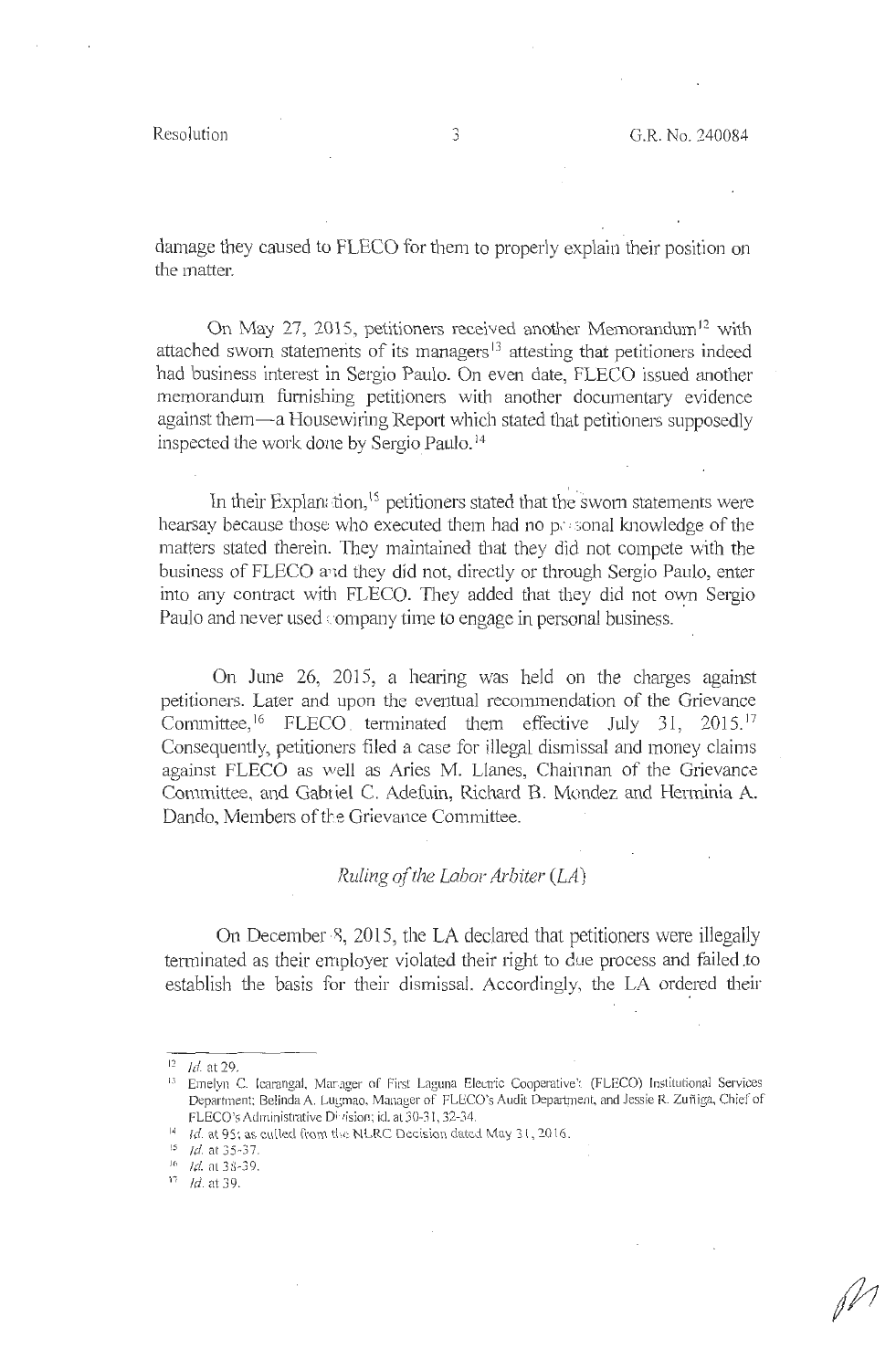reinstatement and payment of full backwages, moral damages in the amount of Pl00,000.00, exemplary damages in the amoimt of PS0,000:00, and attorney's fees at the rate of  $10\%$  of the total award.<sup>18</sup>

*Ruling of the National Labor Relations Commission (NLRC)* 

On appeal, the NLRC reversed<sup>19</sup> the LA Decision dismissing the complaint for lack of merit.

The NLRC ruled that FLECO did not violate petitioners' right to due process emphasizing that a notice of their infraction and an opportunity to be heard were given them. It also ratiocinated that FLECO was justified in terminating petitioners considering that they violated its rule against conflict of interest. It added that there was an obvious link Letween petitioners and Sergio Paulo as petitioners admitted ownership of the vehicles used by Sergio Paulo in its private contracts. The vehicles were included as assets of Sergio Paulo and cited as tools and equipment under its company profile. It also stressed on the standing of petitioners in Sergio Paulo noting that the latter's company profile indicated Sanchez as planning supervisor, while Oliveros as project supervisor; and its organizational chart placed them as second and third, respectively, to its President.

Thereafter, the NLRC denied petitioners' motion for reconsideration prompting them to file a Petition<sup>20</sup> for *Certiorari* under the Rules of Court with the CA.

Meanwhile, in its Resolution<sup>21</sup> dated September 22, 2016, the CA required petitioners to submit material portions of the record pursuant to Section 3, Rule 46, in relation to Rule 65 of the Rules of Court within five days from notice, among other matters.

<sup>&</sup>lt;sup>18</sup> Id. at 40-62; penned by Labor Arbiter Napoleon V. Fernando.

 $^{19}$  *Id.* at 63-107; penned by Commissioner Mercedes R. Posada-Lacap with Presiding Commissioner Grace E. Maniquiz-Tan al d Commissioner Dolores M. Peralta-Beley, concurring.

<sup>&</sup>lt;sup>20</sup> *Id.* at 108-130.

 $^{21}$  *Id.* at 133.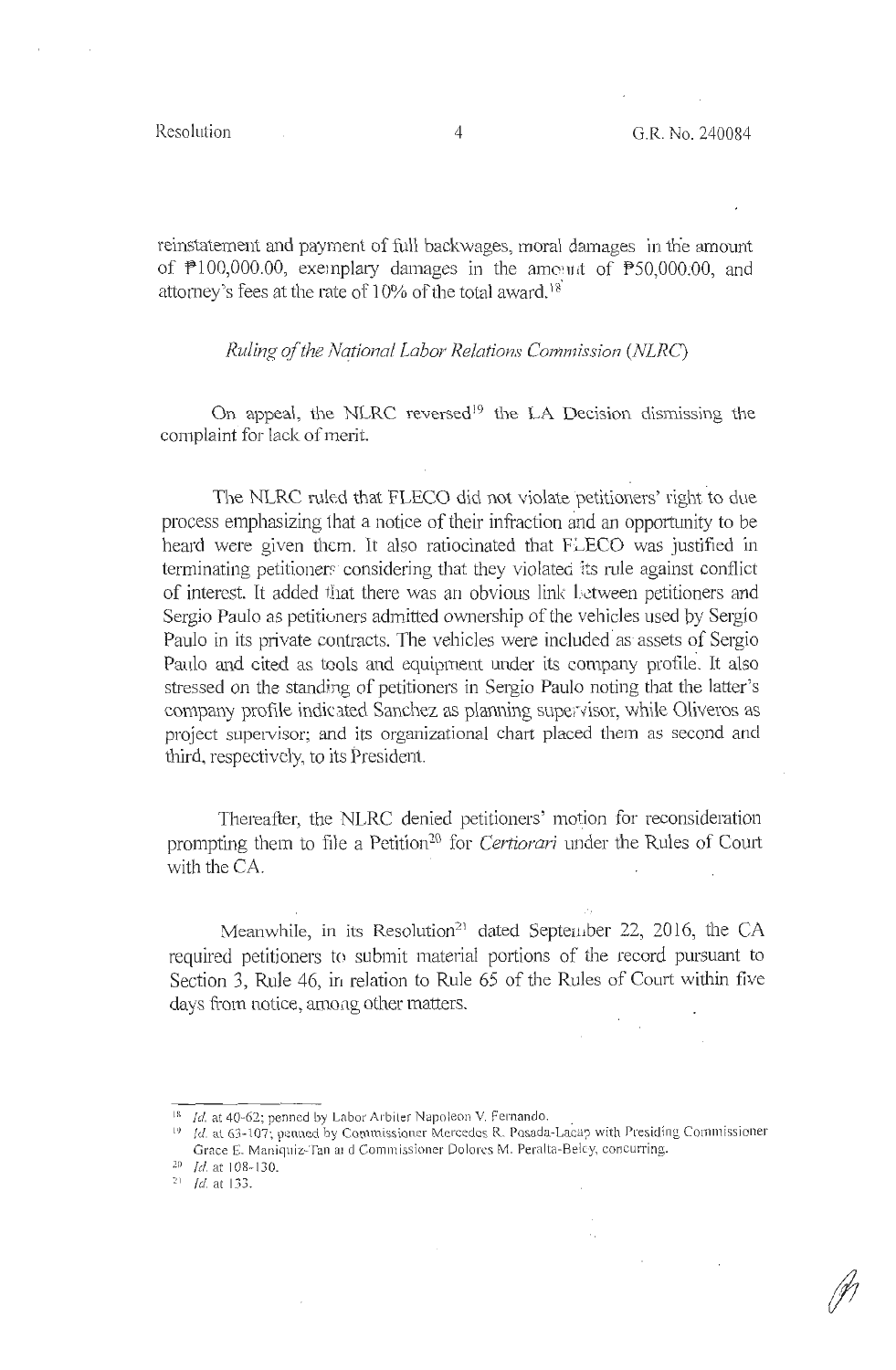However, instead of submitting a compliance, petitioners filed a Manifestation and Urgent Motion for Extension<sup>22</sup> requesting for an extension of 30 days within which to comply with the CA Resolution of September 22, 2016. On February 8, 2017, the CA issued another Resolution<sup>23</sup> noting petitioners' manifestation and motion and directed their counsel to show cause why no disciplinary action be imposed against him for failure to comply with the Resolution dated September 22, 2016 despite the motion for extension he submitted for petitioners.

Thereafter, petitioners submitted their "Compliance with Motion for Leave to Submit Additional Annexes."<sup>24</sup> Petitioners filed therewith Annexes "G" to "J"25 of its Petition for *Certiorari* as well as additional annexes (Annex "K" - MN Electro Certification and Annex "L" - Excerpt from FLECO security logbook).<sup>26</sup>

## *Ruling of the CA*

On October 27, 2017, the CA dismissed the petition for *certiorari.* 

The CA ruled that despite their motion for extension and their eventual "Compliance with Motion for Leave to Submit Additional Annexes," petitioners still failed to submit material portions of the record including (I) the Organizational Chart of Sergio Paulo; (2) its list of accomplishments (Company Profile); and (3) the Statement of Account and Material Costing and Housewiring Report dated November 6, 2013. It, thus, decreed that the petition must be dismissed on the ground of formal defects, for violation of the Rules of Court, and for failure of petitioners to comply with its Resolutions of September 22, 2016 and February 8, 2017.

On April 13, 2018, the CA denied petitioners' Motion for Reconsideration.

- $22$  Id. at 134-136.
- $23$  Id. at 137.
- $24$  Id. at 138-141.
- <sup>25</sup> *Id.* at 143-149.<br><sup>26</sup> *Id.* at 150-151.
-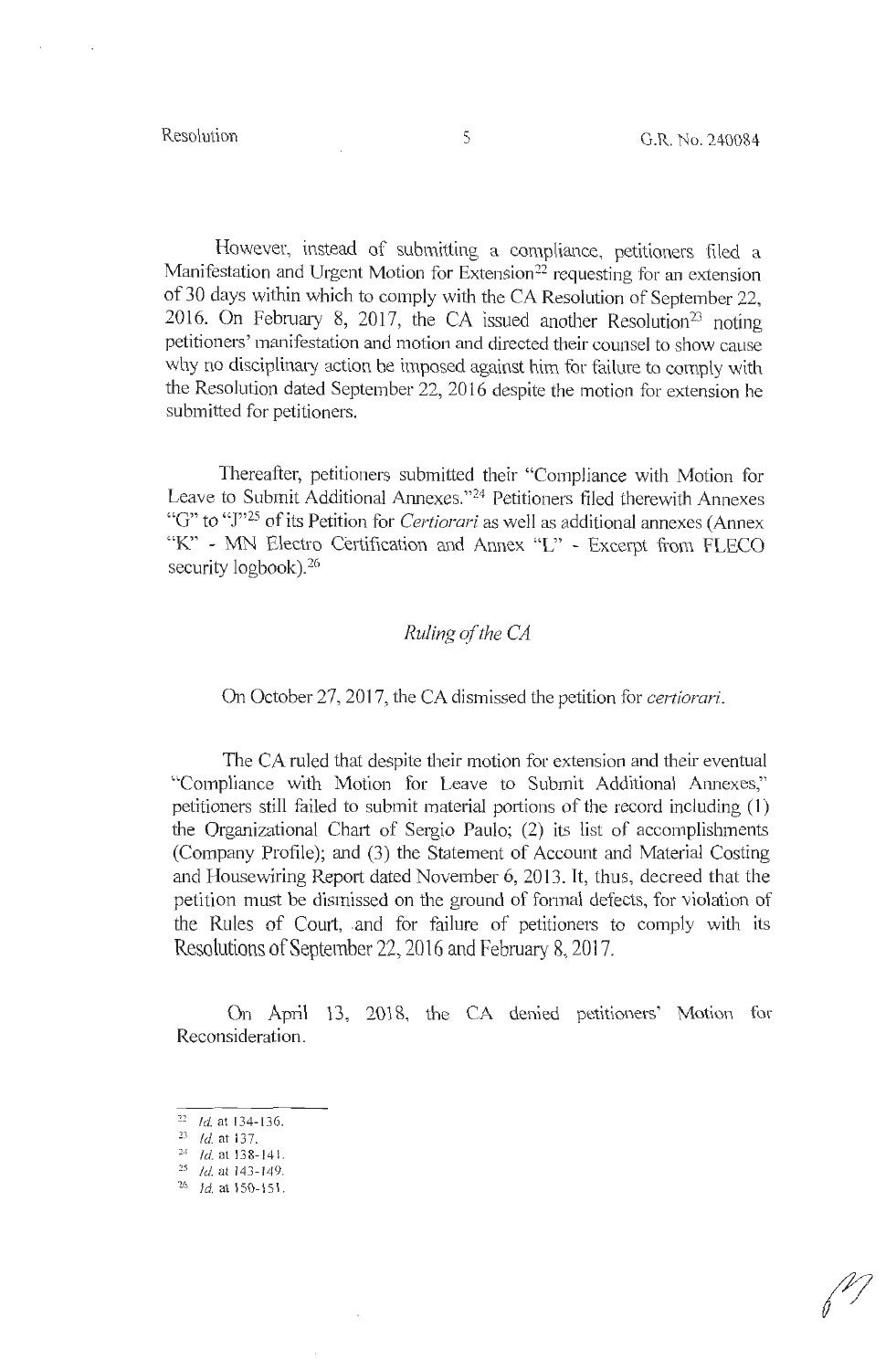Hence, this petition.

*Issue* 

Whether the CA committed grave abuse of discretion in dismissing the petition for *certiorari.* 

#### *Petitioners' Arguments*

Petitioners contended that the CA acted with grave abuse of discretion in dismissing their *certiorari* petition as it did not specifically require them to submit the Organizational Chart of Sergio Paulo, its list of accomplishments, and its Statement of Account and Material Costing. They asserted that the documents did not have any bearing on the arguments they raised before the CA. They argued that there was no sworn complaint against them, but FLECO engaged in a fishing expedition after receiving the above-mentioned text message against petitioners.

## *Respondents 'Argum£rts*

On the other hand, respondents countered that the instant Petition for *Certiorari* is a wrong remedy because the proper recourse to assail the dismissal of the Rule 65 petition filed with the CA is through a petition for review on *certiorari* under Rule 45 of the Rules of Court. They added that even if the Court treats the petition as one under Rule 45, it must still be dismissed for having been filed late and by reason of which, the assailed CA Resolutions already attained finality. At the same time, they argued that even assuming that this petition may be availed of, it must fail since the CA committed no grave abuse of discretion in dismissing the Petition for *Certiorari* filed there\' ·ith.

## *Our Ruling*

The petition must fail for being a wrong remedy.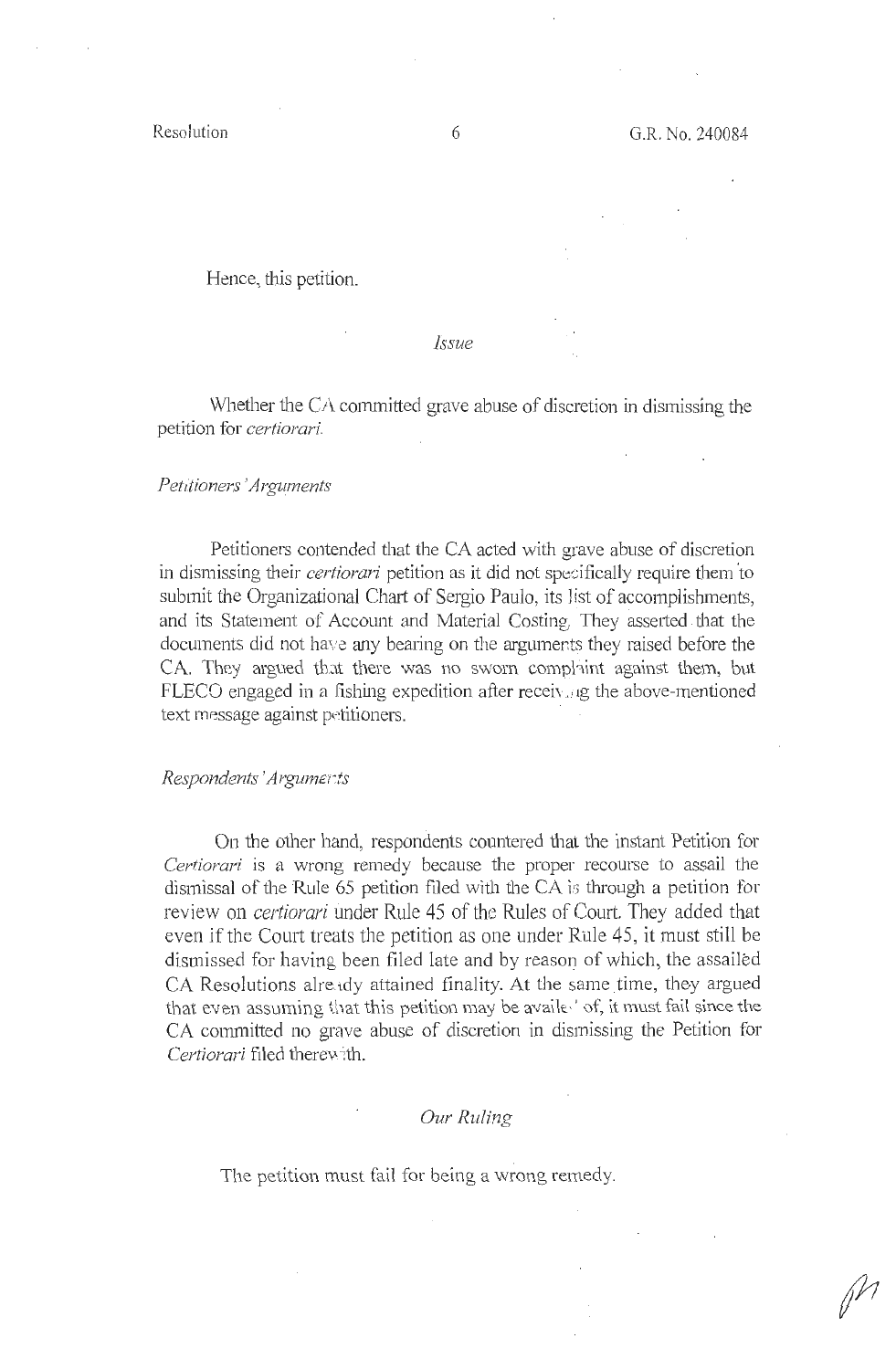Under Section 1, Rule 45 of the Rules of Court, it is explicitly stated that a judgment or a final order or resolution of the CA may be appealed with the Court *via* a verified petition for review on *certiorari*.<sup>27</sup> On the other hand, Section 1, Rule 65 provides that for *certiorari* to prosper, (i) the writ must be issued against a tribunal, board, or any officer exercising judicial or quasi-judicial function s; (ii) the tribunal, board or officer committed grave abuse of discretion; and, (iii) there is no appeal, or any plain, speedy and adequate seinedy in the ordinary course of  $law.^{28}$ 

The availability of the right to appeal is a bar to one's resort to a petition under Rule 65 for the apparent reason that a special civil action for *certiorari* may be pursued when there is no appeal that may be resorted to. *Certiorari* is not and cannot be a substitute for a lapsed or lost appeal, which loss was due to a party's fault or negligence or where a person fails, without justifiable ground, to interpose an appeal despite its accessibility. Indeed, where the rules provide for a specific remedy for the vindication of rights, the remedy should be availed of.<sup>29</sup>

Here, the assalled issuances are final resolutions considering that the CA disposed of the petition for *certiorari icaving* the court with nothing more to do. This being so, the appropriate remedy for petitioners to challenge the CA's dismissal of their petition is through an appeal under Rule 45 of the Rules of Court. However, despite this remedy, petitioners opted to *file* a petition for *certiorari*, which is an improper recourse and therefore, must be dismissed.

<sup>&</sup>lt;sup>27</sup> Section 1, Rule 45 of the Rules of Court provides:

SECTION 1. *Filing of Petition with Supreme Court*.  $-$  A party *Jesiring to appeal by <i>certiorari* from a judgment or final order or resolution of the Court of Ar,peals, the Sandiganbayan, the Regional Trial Court or other courts whenever authorized by law, may file with the Supreme Court a verified petition for review on *certiorari*. *x x x* 28 Section 1, Rule 65 of the Rules of Court

SF.CTION 1. *Petition for Certiorari.* - When any tribunal, b..., d or officer exercising judicial or quasi-judicial functions has acted without or in excess of its or his jurisdiction, or with grave abuse of discretion amour ting to lack or excess of jurisdiction, and there is no appeal, or any plain, speedy, and adequate remedy in the ordinary course of law, a person aggrieved thereby may file a verified petition in the proper court, alleging the facts with certainty and praying that judgment be rendered annulling or modifying the proceedings of such tribunal, board or officer, and granting such incidental reliefs as  $i_2w$  and justice may require.

<sup>&</sup>lt;sup>29</sup> Malayang Manggagawa ng Stayfast Phils., Inc. v. NLRC, et al., 716 Phil. 500, 512 (2013).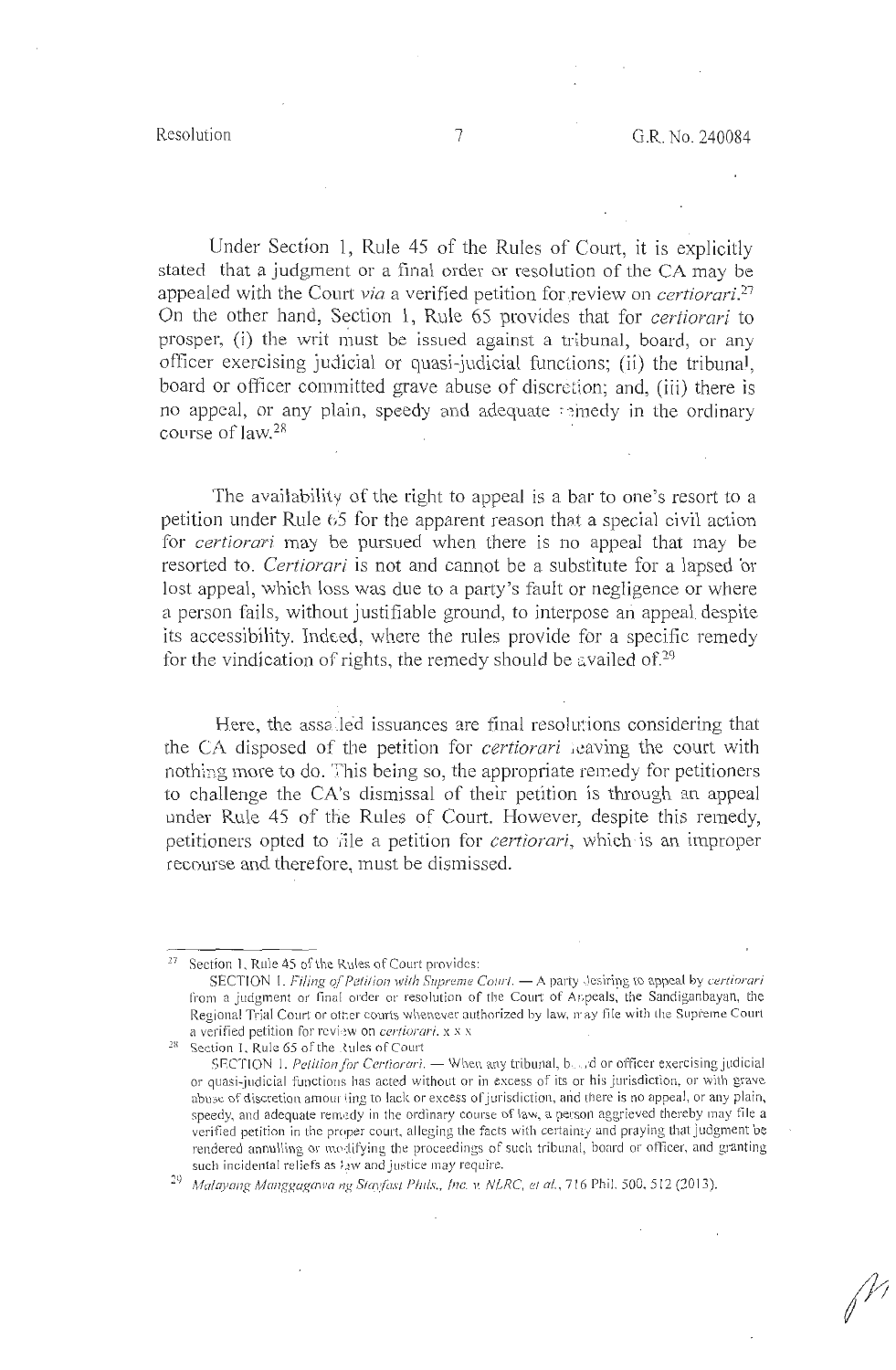The Court is mindful that there are recognized situations where *certiorari* was granted even if appeal is available, such as "(a) when public welfare and the advancement of public policy dictates; (b) when the broader interest of justice so requires; ( c) when the writs issued are null and void; or (d) when the questioned order amounts to an oppressive exercise of judicial authority."<sup>30</sup> However, none of the exceptions to the rule was established in this case.

It is also noteworthy that even if the Court treats the instant petition as one under Rule 45, it must still be dismissed for late filing.

Time and again, the Cowt has stressed that the right to appeal is a statutory right and any person who seeks to make use of it must comply with the rules for its perfection. It, thus, follows that an appeal must be made in the manner and within the period set by law to do so. It is noteworthy that in the case, petitioners filed their petition beyond the 15 days reglementary period and as such, they did not observe the rules governing the filing of a petition under Rule 45. As a result, the CA Resolutions already attained finality, which precludes the Court from acquiring jurisdiction to review them.<sup>31</sup>

Moreover, even if assuming, just for the sake of argument, that the present petition for *certiorari* is the proper recourse, it still deserves scant consideration as there is no showing that the CA committed grave abuse of discretion in dismissing the petition filed therewith.

By grave abuse of discretion, we refer to the capricious, whimsical, or arbitrary exercise of jurisdiction ot the respondent court which is equivalent to lack of jurisdiction. Further, to amount to grave abuse of discretion, the abuse must be so patent and gross tantamount to an evasion of a positive duty or to a virtual refusal to cany out an

<sup>:;</sup>o *AMA Computer College-Santiago Cit)!, Inc. v. Nacino,* 568 Phil. 465, 470 (2008).

<sup>31</sup> See *Albor v. Court of Appeals, et al.*, 823 Phil. 901, 912 (2018), citing *Prieto v. CA*, 688 Phil. 21, 29 (20 12).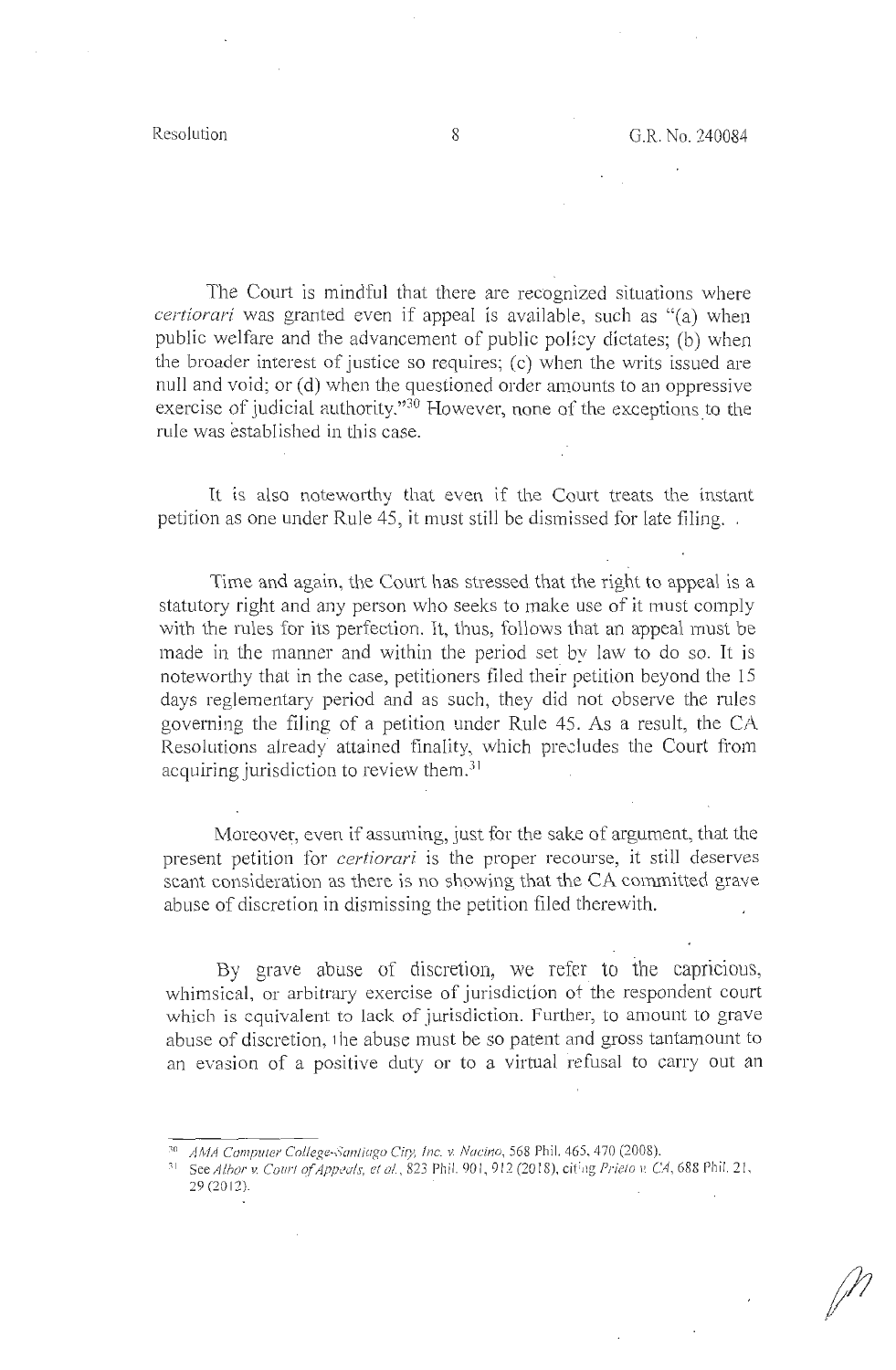obligation that the law requires, as where power is exercised arbitrarily by reason of one's hostility and passion.32

In the case at bench, the CA's dismissal of the petition for *certiorari* is without abuse of discretion. It has justifiable ground in so doing considering that petitioners failed to abide by the requirement to submit material portions of the record pursuant to Section 3, Rule 46, in relation to Rule 65 of the Rules of Court. That the subject documents were material is highlighted by the fact that they served as the relevant documents considered by the NLRC in ruling against petitioners. The documents would be necessary for the CA to in turn rule on the substantive issues of petitioners' *certiorari* proceedings before it. However, despite the extension of time they prayed to comply, petitioners still failed to submit the relevant documents supporting, and thus, the CA properly dismissed their *certiorari* petition.

In sum, *certion ari* will issue only to correct errors of jurisdiction, not errors in the findings or conclusions of the lower court. Since the CA acted within its jurisdiction, then the Court has no reason to overturn its decision to dismiss the petition for *certiorari*. "As long as the court *a quo* acts within its jurisdiction, any alleged errors committed in the exercise of its discretion will amount to nothing more than mere errors of judgment, correctible by an appeal or a petition for review under Rule 45 of the Rules of Court."33

As a final note, the Court once again elucidates that rules of procedure must not be viewed as mere technicalities that may  $\infty$  brushed aside to suit a patty's convenience. T:1ey must be conscientiously observed as they guarantee the enforcement of substantive rights through speedy and orderly administration of justice.<sup>34</sup> Finding no grave abuse of discretion on the part of the CA, there is no basis for the issuance of a writ of *certiorari*.

## **WHEREFORE,** the Petition for *Certiorari* is **DISMISSED .**

<sup>32</sup> *Intec Cebu, Inc., et al. v. Court of Appeals, et al., 788 Phil. 31, 42 (2016), citing <i>Tan v. Spouses Antazo*, 659 Phil. 400, 40.<sup>(2011)</sup>.

<sup>33</sup> Albor v. Court of Appeal: et al., supra note 31 at 910. Citations contred.

<sup>34</sup> *AMA Computer College-Santiago City, Inc. v. Nacino, supra nole* +3 at 471.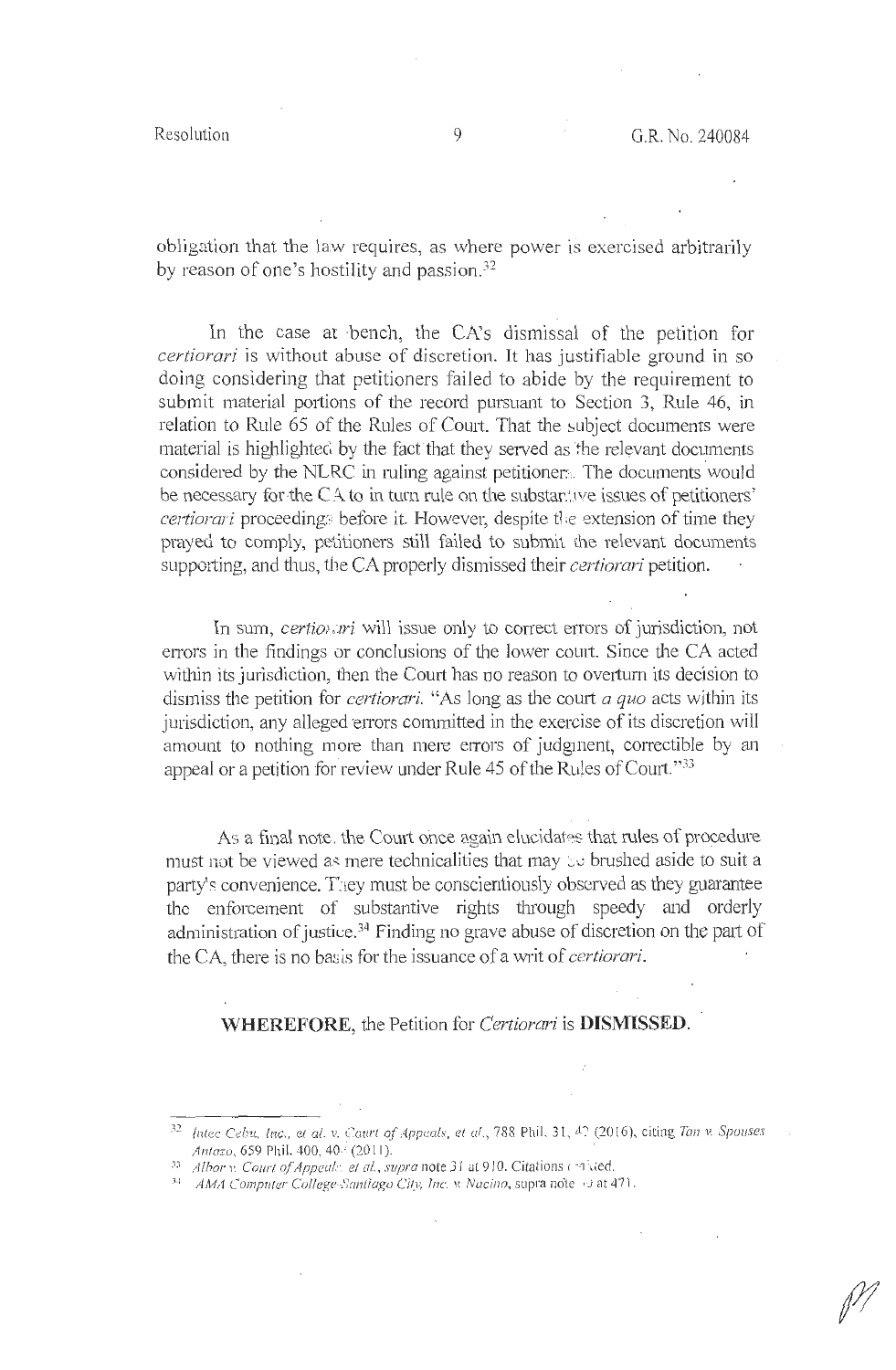Resolution

**SO ORDERED.** 

**HENRI B. INTING** Associate Justice

WE CONCUR:

**ESTELAN BERNABE** Senior Associate Justice

Chairperson

**TDANG** Associate Justice

 $\mathcal{L}$ 

EDGARDO L. DELOS SANTOS As ociate Justice

(On leave) PRISCILLA J. BALTAZAR-PADILLA Associate Justice

## **ATTESTATION**

I attest that the conclusions in the above Resolution had been reached in consultation before the case was assigned to the writer of the opinion of the Court's Division.

**ESTELAM. BERNABE** Senior Associate Justice Chairperson

 $\mathbf{I}$ 

 $\mathcal{L}^{\text{max}}(\mathcal{L}^{\text{max}})$  , where  $\mathcal{L}^{\text{max}}$